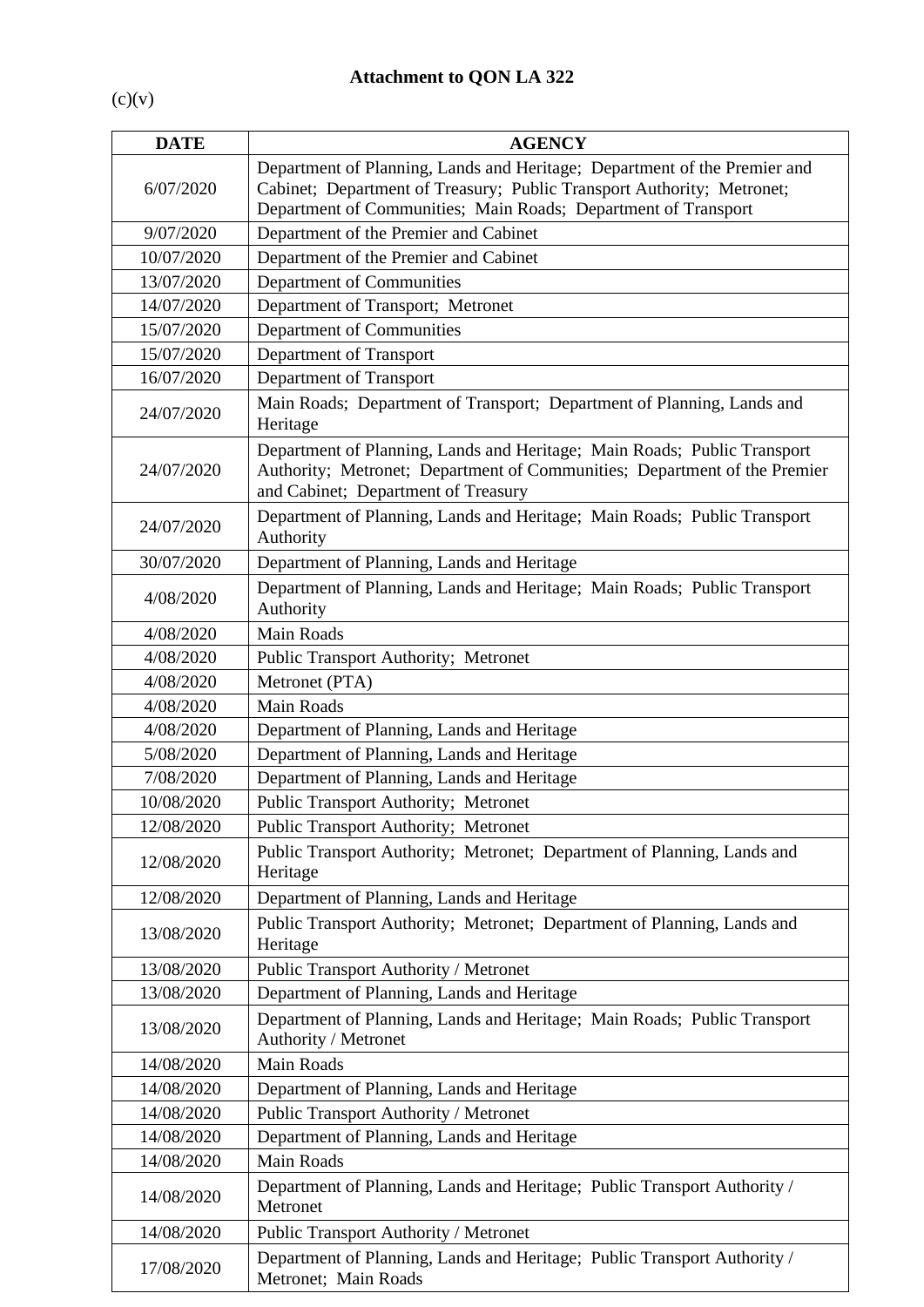| 17/08/2020 | Department of Planning, Lands and Heritage; Main Roads; Public Transport<br>Authority / Metronet                                                                                    |
|------------|-------------------------------------------------------------------------------------------------------------------------------------------------------------------------------------|
| 18/08/2020 | Department of Planning, Lands and Heritage; Public Transport Authority /<br>Metronet; Main Roads                                                                                    |
| 18/08/2020 | Department of Planning, Lands and Heritage; Public Transport Authority /<br>Metronet; Main Roads                                                                                    |
| 20/08/2020 | Department of Planning, Lands and Heritage; Public Transport Authority /<br>Metronet; Main Roads                                                                                    |
| 21/08/2020 | Department of Planning, Lands and Heritage; Public Transport Authority;<br>Metronet; Main Roads                                                                                     |
| 28/08/2020 | Main Roads; Public Transport Authority; Metronet; Department of Planning,<br>Lands and Heritage                                                                                     |
| 1/09/2020  | Department of Planning, Lands and Heritage / Metronet                                                                                                                               |
| 8/09/2020  | <b>Public Transport Authority / Metronet</b>                                                                                                                                        |
| 9/09/2020  | Main Roads; Department of Planning, Lands and Heritage; Metronet; Public<br><b>Transport Authority</b>                                                                              |
| 9/09/2020  | Department of Planning, Lands and Heritage                                                                                                                                          |
| 10/09/2020 | Main Roads; Metronet; Public Transport Authority; Department of Planning,<br>Lands and Heritage                                                                                     |
| 18/09/2020 | Department of Planning, Lands and Heritage; Main Roads; Public Transport<br>Authority / Metronet                                                                                    |
| 18/09/2020 | Department of Planning, Lands and Heritage; Metronet; Main Roads; Public<br><b>Transport Authority</b>                                                                              |
| 21/09/2020 | Department of Planning, Lands and Heritage; Metronet; Main Roads; Public<br><b>Transport Authority</b>                                                                              |
| 22/09/2020 | Department of Planning, Lands and Heritage                                                                                                                                          |
| 24/09/2020 | Department of Planning, Lands and Heritage                                                                                                                                          |
| 13/10/2020 | Department of Planning, Lands and Heritage                                                                                                                                          |
| 27/10/2020 | Department of Planning, Lands and Heritage                                                                                                                                          |
| 10/11/2020 | Department of Planning, Lands and Heritage                                                                                                                                          |
| 12/11/2020 | Department of Planning, Lands and Heritage; Main Roads; Public Transport<br>Authority / Metronet                                                                                    |
| 12/11/2020 | Department of Planning, Lands and Heritage                                                                                                                                          |
| 20/11/2020 | Main Roads; Department of Planning, Lands and Heritage; Public Transport<br>Authority                                                                                               |
| 24/11/2020 | Public Transport Authority; Department of Planning, Lands and Heritage; Main<br>Roads                                                                                               |
| 26/11/2020 | Department of Planning, Lands and Heritage; Public Transport Authority;<br>Metronet; Main Roads                                                                                     |
| 27/11/2020 | Metronet; Public Transport Authority; Department of Planning, Lands and<br>Heritage; Main Roads                                                                                     |
| 2/12/2020  | Department of Primary Industries and Regional Development; Department of the<br>Premier and Cabinet; Department of Treasury; Department of Jobs, Tourism,<br>Science and Innovation |
| 8/12/2020  | Department of Planning, Lands and Heritage                                                                                                                                          |
| 11/12/2020 | Department of Planning, Lands and Heritage                                                                                                                                          |
| 14/12/2020 | Department of Planning, Lands and Heritage                                                                                                                                          |
| 15/12/2020 | Department of Planning, Lands and Heritage                                                                                                                                          |
| 15/12/2020 | Department of Primary Industries and Regional Development; Department of the<br>Premier and Cabinet; Department of Treasury; Department of Jobs, Tourism,<br>Science and Innovation |